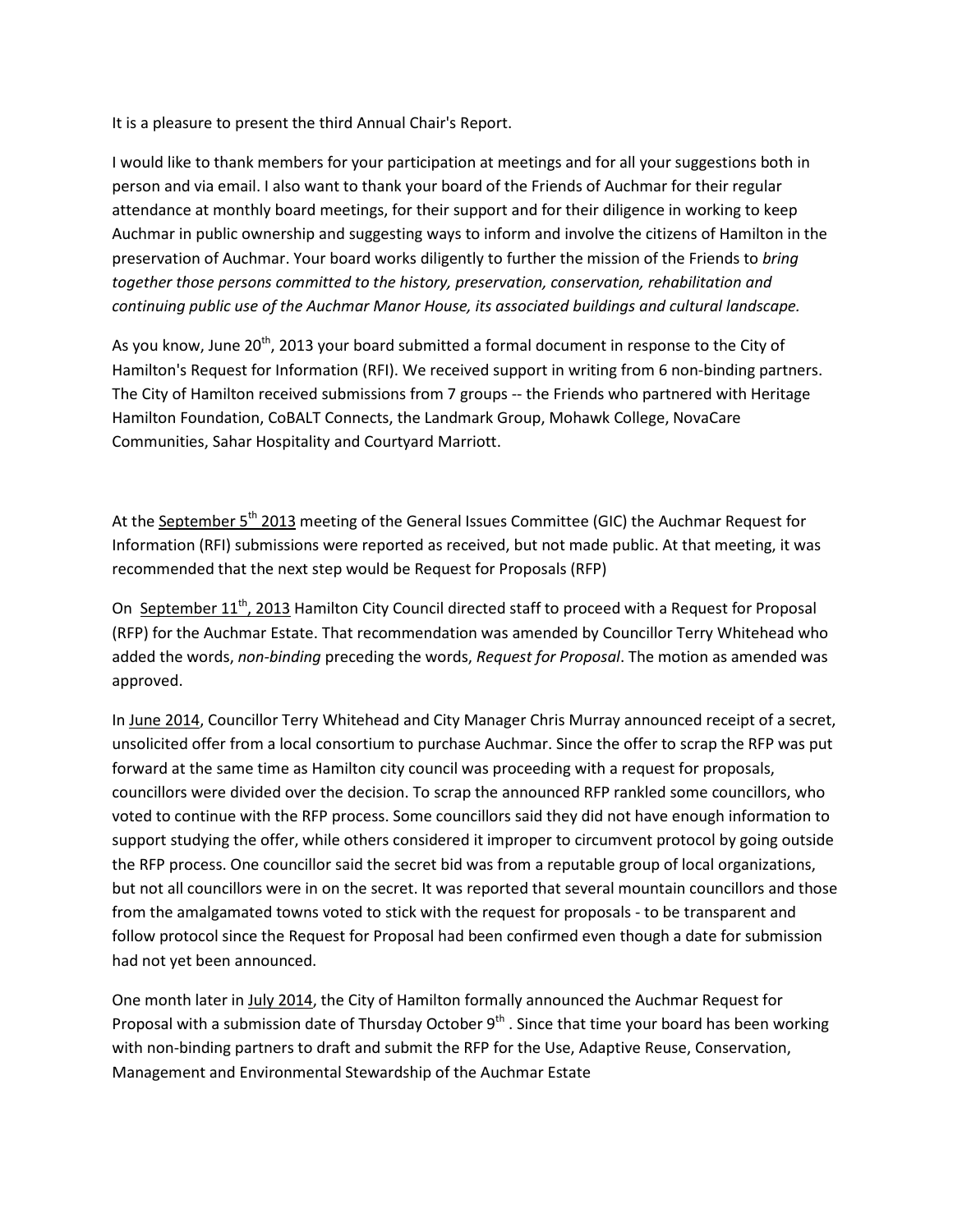According to the legal requirements set out by the City of Hamilton, no proponent was allowed to contact any member of city council, city staff or other proponents or risk being disqualified. We do not know the names of the other proponents but we will confirm the status of the RFP as soon as we are notified.

Other happening include a meeting of the Friend of Auchmar on Thursday April 24, when Thomas Wickes and Kiki Aravopoulos from the Ontario Heritage Trust and Anna Bradford, Director of Tourism & Culture, City of Hamilton outlined the role of the Trust and the City of Hamilton for Auchmar's designation and easement. The standing room only crowd was obviously keen to learn about the designation and the easement at Auchmar.

Due to ongoing repair of the stone walls and entrance gates to the former stables, Auchmar is a construction site. As a result Doors Open at Auchmar was cancelled in May 2013 and again in May 2014. This work was required because the city received a **notice from OHT that the walls and gates had to be repaired**. As a note of information- the city purchased Auchmar in 1999 – but until a few years ago little maintenance work was done, thus 15 years later the cost to do those repairs has greatly increased. It is thanks to the dedication of Anna Bradford and her colleagues that monies were found for roof and chimney repairs and now for wall and entrance gates restoration.

To further investigate the protection of Auchmar buildings and the heritage cultural landscape, Robin McKee a founding board member of the The Lower Grand River Land Trust along with me your chair met in August with Marilyn Havelka, Chief Administrative Officer of Ruthven Park, now The Lower Grand River Land Trust Inc. a National Historic --protected site of 1,600 acres. Our purpose is to investigate the establishment of an Auchmar Land Trust.

It was interesting and important to learn that on April 2, 2014 Allison Maxted and Mike Borrelli hosted a meeting in downtown Hamilton to launch a Community Land Trust for downtown Hamilton. We hope to see that Land Trust broadened to include all of Hamilton. Robin McKee is liaising with that group as they begin to organize and form a board.

Thanks go to Frank Bernt, John Kajaste, Robin McKee and John Buchanan who manned the Friends of Auchmar exhibit at the Concession Street Festival in August. Your board and members try to participate at heritage association events.

Thanks to artist Norris Podetz, a member of the Friends of Auchmar, who designed the Auchmar Christmas Card, and thank you cards – all profits are to be used by the Friends of Auchmar. Norris' current sketches such as the archway into the stables are on display at the front of this room.

Thanks go to Robert Gill, our webmaster who also manages Durand's Website and Eric Lootsma, a Friends board member for continued upgrades to the Friends of Auchmar website. Please continue to visit the Friends website and forward your suggestions to us for improvements.